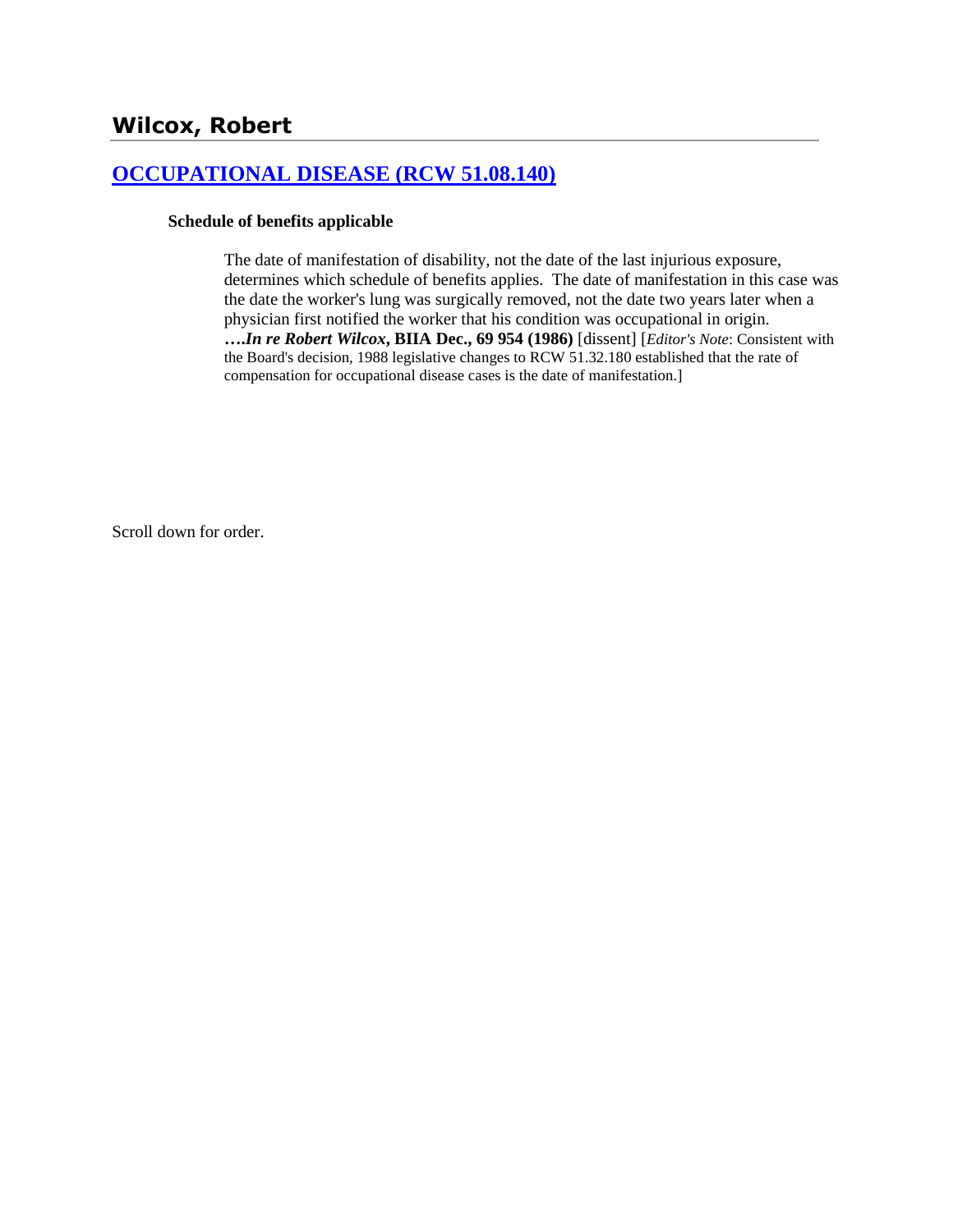### **BEFORE THE BOARD OF INDUSTRIAL INSURANCE APPEALS STATE OF WASHINGTON**

**)**

**IN RE: ROBERT A. WILCOX ) DOCKET NO. 69,954**

**CLAIM NO. H-452122 ) DECISION AND ORDER**

APPEARANCES:

Claimant, Robert A. Wilcox, by Stiles and Stiles, Inc., P.S., per William A. Stiles, Jr.

Employer, The Austin Company, None

Department of Labor and Industries, by The Attorney General, per G. Bruce Clement, Assistant

This is an appeal filed by the claimant, Robert A. Wilcox, on March 1, 1985 from an order of the Department of Labor and Industries dated January 3, 1985, which reopened this claim for occupational disease (asbestosis and squamous cell carcinoma) to pay 15.4% of the compensation rate for loss of earning power in the sum of \$501.73 for a period of 120 days, based on the benefit schedule in effect on January 1, 1943, and closed the claim with no permanent partial disability award, in addition to the 30% of the maximum allowable for unspecified disabilities previously paid. **REVERSED AND REMANDED**.

### **DECISION**

Pursuant to RCW 51.52.104 and RCW 51.52.106, this matter is before the Board for review and decision on a timely Petition for Review filed by the Department of Labor and Industries to a Proposed Decision and Order issued on January 22, 1986 in which the order of the Department dated January 3, 1985 was reversed, and this claim remanded to the Department with direction to compute claimant's compensation in accordance with the schedule of benefits in effect on the date his occupational disease became manifest, November 20, 1975.

The facts were stipulated into the record. Mr. Wilcox's last injurious exposure to asbestos particles occurred on January 1, 1943, which was the last date of his employment with the Austin Company. His exposure on and prior to that date caused the development do pulmonary asbestosis which eventually resulted in squamous cell carcinoma in the left lung. This was treated surgically by removal of the lung on November 20, 1975. In March or April of 1978 Mr. Wilcox was informed by his physician that his condition had been caused by exposure to asbestos while working for the Austin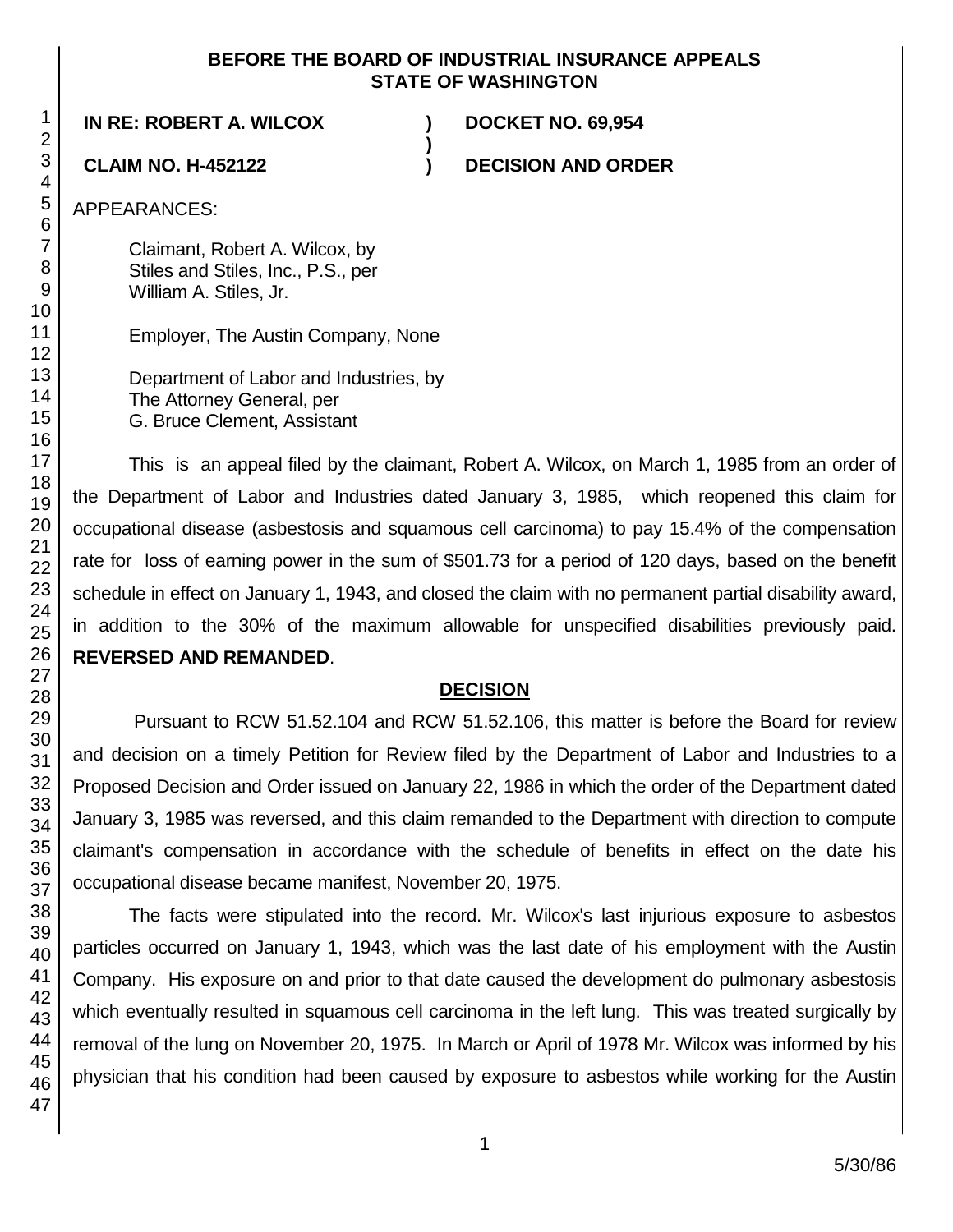Company. His claim for workers' compensation benefits was filed on January 23, 1979 and was accepted by the Department.

The parties further stipulated that Mr. Wilcox's permanent partial disability caused by this occupational disease equaled 50% of the maximum allowed for unspecified disabilities. Based on this stipulated fact, we will find that the claimant's permanent partial disability is equal to 50% of the maximum allowed for unspecified disabilities.

The only question left for the Board to determine is which benefit schedule should be used for computing the level of compensation for Mr. Wilcox under the Industrial Insurance Act. The Department used the schedule in effect on January 1, 1943, when Mr. Wilcox was last exposed to asbestos (the last exposure rule). The Proposed Decision and Order rejected this approach and used the schedule in effect on November 20, 1975, when the occupational disease became manifest (the time of manifestation rule).

Which of these rules applies in Washington has not been addressed by the appellate courts or the legislature. The issue has been before this Board on two prior occasions: In re Eugene Dana, Claim No. H-128820, Docket No. 59,588, Decision of February 25, 1982; and In re James M. Cooper, Claim No. H-859079, Docket No. 63,307, Decision of January 9, 1984. In both cases, the Department and the majority of the Board applied the last exposure rule. In both cases the Board was reversed in Superior Court in favor of the time of manifestation rule. It should be noted that the decisions rendered in Superior Court were not appealed.

In the Dana and Cooper appeals, the Board acknowledged that by enacting RCW 51.32.180 the Legislature expressed its intent to compensate workers suffering from occupational diseases in the same fashion as workers who sustained industrial injuries. See also RCW 51.16.040. In Todd Shipyards Corporation, et al v. Gerald L. Black et al, 717 Fed 2nd 1280 (1983), the U.S. Ninth Circuit Court of Appeals determined that the goal of equal treatment for injured and occupationally diseased workers was best met by application of the time of manifestation rule. When discussing the application of the rule in that case involving the Longshoremen's and Harborworkers' Compensation Act (LHWCA), the court reasoned as follows:

> The time of manifestation approach also finds support in a realistic definition of the term "injury" as used in Section 10 of LHWCA. Asbestosis begins when asbestos fibers become imbedded in the lungs. The average person, however, would not consider himself "injured" merely because the fibers were embedded in his lung. Indeed expert testimony presented to one court showed that "over 90% of all urban city dwellers have

1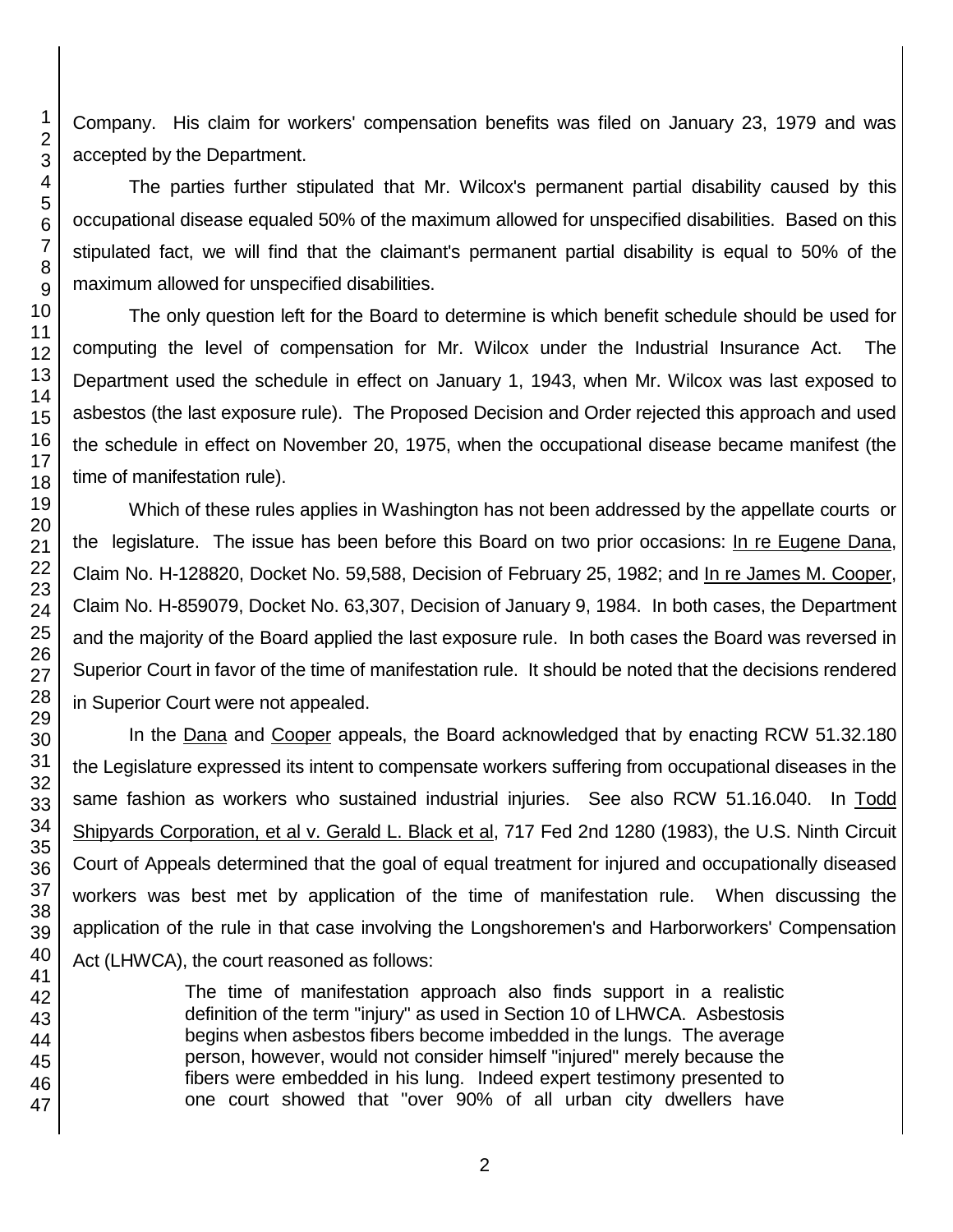| 1<br>$\overline{2}$                                            | asbestos-related scarring." Eagle- Picher Industries, Inc. v. Liberty Mutual<br>Insurance Company, 682 F. 2d. 12, 19 (1st Cir. 1982).                                                                                                                                                                                                                                                                                                                                                                                                                                                                                                           |  |  |
|----------------------------------------------------------------|-------------------------------------------------------------------------------------------------------------------------------------------------------------------------------------------------------------------------------------------------------------------------------------------------------------------------------------------------------------------------------------------------------------------------------------------------------------------------------------------------------------------------------------------------------------------------------------------------------------------------------------------------|--|--|
| 3<br>4<br>5<br>$\,6$<br>$\overline{7}$<br>8<br>$9$             | Moreover, even when the fiber has become imbedded in the lung and the<br>scarring processes have begun, the end result, that is disabling disease or<br>death, is by no means inevitable. id at 18. Rather than the average<br>person would consider himself injured when the asbestos fibers finally<br>cause asbestosis -- a process which can take much longer than twenty<br>years. id at 18. As Judge Learned Hand once wrote,                                                                                                                                                                                                             |  |  |
| 10<br>11<br>12<br>13<br>14<br>15<br>16<br>17<br>18<br>19<br>20 | "The LHWCA is not concerned with pathology, but with<br>industrial disability; and a disease is no disease until it<br>manifests itself. Few adults are not diseased, if by that one<br>means only that the seeds of future troubles are not already<br>planted; and it is a commonplace that health is a constant<br>warfare between the body and its enemies; an infection<br>mastered, though latent, is no longer a disease, industrially<br>speaking, until the individual's resistance is again so far<br>lowered that he succumbs."<br>Grain Handling Co. v.<br>Sweeney, 102 F 2d 464, 466 (2d Cir) Cert. denied 308 U.S.<br>570 (1939). |  |  |
| 21<br>22                                                       | <u>Ibid</u> at p. 1289, 1290.                                                                                                                                                                                                                                                                                                                                                                                                                                                                                                                                                                                                                   |  |  |
|                                                                | 23<br>In the Dana appeal, this Board rejected these considerations. The Decision and Order stated:<br>24                                                                                                                                                                                                                                                                                                                                                                                                                                                                                                                                        |  |  |
| 25<br>26<br>27<br>28<br>29                                     | If the employment, the accumulation of exposures, is the "event" or<br>happening on which compensability depends, then the date of last<br>injurious exposure is most comparable to the date of "injury" for the<br>purpose of determining the level and extent of compensation.                                                                                                                                                                                                                                                                                                                                                                |  |  |
| 30                                                             | In so finding, the Board cited with favor Plese v. Department of Labor and Industries, 28 Wn. 2d 730                                                                                                                                                                                                                                                                                                                                                                                                                                                                                                                                            |  |  |
| 31<br>32                                                       | Therein the court avoided direct confrontation of the issue presented here. Plese<br>(1947).                                                                                                                                                                                                                                                                                                                                                                                                                                                                                                                                                    |  |  |
| 33<br>34                                                       | acknowledged the common law fule establishing causes of action based upon last exposure. The last                                                                                                                                                                                                                                                                                                                                                                                                                                                                                                                                               |  |  |
| 35                                                             | exposure was deemed to be the "date of injury" for purposes of establishing the effective date for the                                                                                                                                                                                                                                                                                                                                                                                                                                                                                                                                          |  |  |
| 36<br>37                                                       | legislative extension of coverage to occupational diseases. See RCW 51.32.180. The Plese court<br>specifically stated that the holding of Henson v. Department of Labor and Industries, 15 Wn. 2d 384<br>(1942), which rejected the last exposure rule in favor of the disability rule, was limited in application to                                                                                                                                                                                                                                                                                                                           |  |  |
| 38                                                             |                                                                                                                                                                                                                                                                                                                                                                                                                                                                                                                                                                                                                                                 |  |  |
| 39<br>40                                                       |                                                                                                                                                                                                                                                                                                                                                                                                                                                                                                                                                                                                                                                 |  |  |
| 41                                                             | questions concerning the statute of limitations for filing a claim.                                                                                                                                                                                                                                                                                                                                                                                                                                                                                                                                                                             |  |  |
| 42<br>43                                                       | Despite the dictum in Plese, our legislature and courts have consistently acknowledged the                                                                                                                                                                                                                                                                                                                                                                                                                                                                                                                                                      |  |  |
| 44                                                             | soundness of the Henson approach. See RCW 51.28.055 (a statute of limitations enactment);                                                                                                                                                                                                                                                                                                                                                                                                                                                                                                                                                       |  |  |
| 45                                                             | Williams v. Department of Labor and Industries, 45 Wn. 2d 574 (1954); and Nygaard v. Department of                                                                                                                                                                                                                                                                                                                                                                                                                                                                                                                                              |  |  |

Williams v. Department of Labor and Industries, 45 Wn. 2d 574 (1954); and Nygaard v. Department of Labor and Industries, 51 Wn. 2d 658 (1958).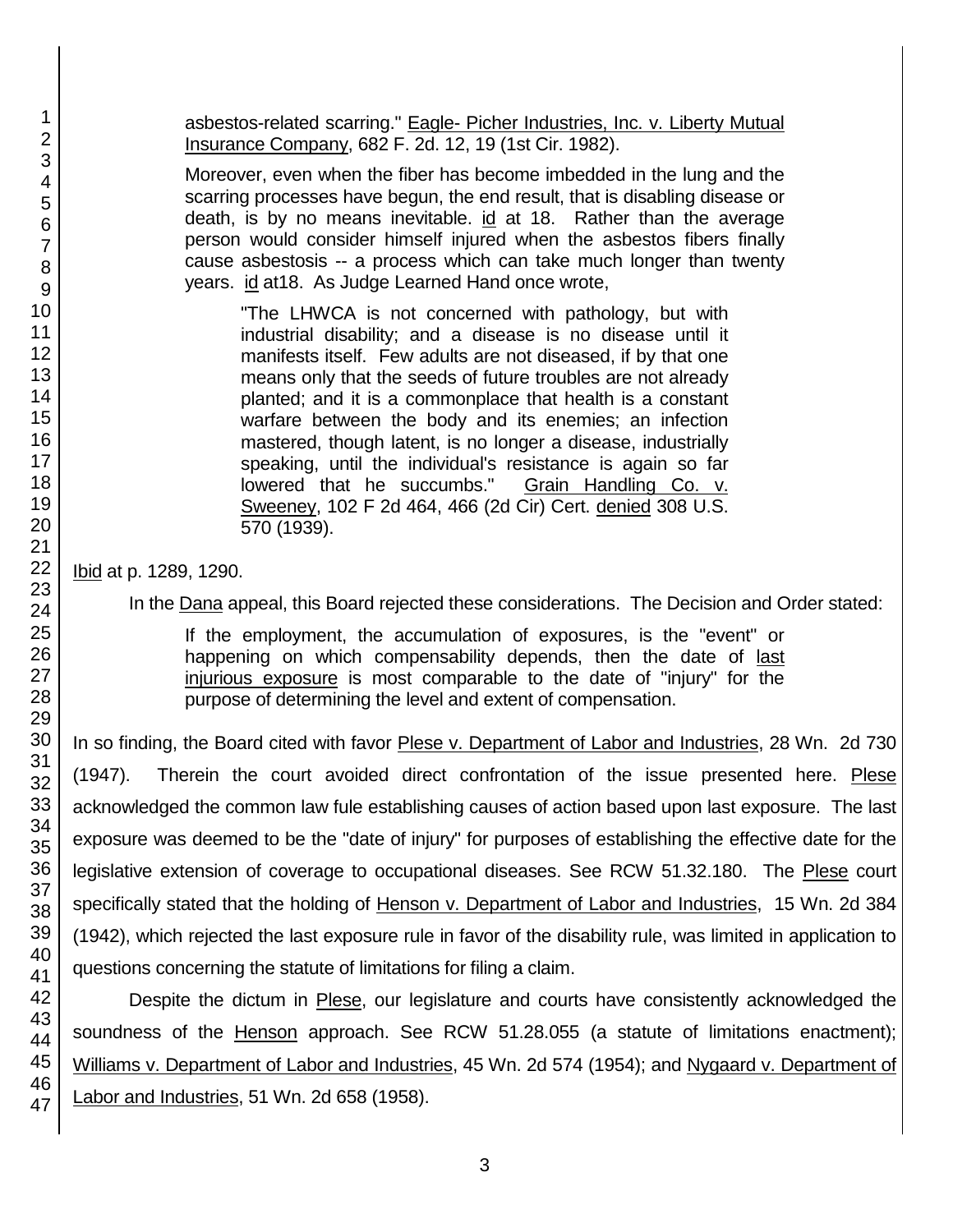We see nothing in Plese requiring this Board to accept the Department's proposition that the date of last exposure is akin to the date of injury for the purposes of applying the proper compensation benefit schedule. We believe such an approach indirectly confines remedies for occupational diseases to common law concepts, a course specifically rejected by our legislature. RCW 51.04.010. We are persuaded by the realistic approach expressed by the Federal court in Todd Shipyards, supra. The date of exposure to asbestos often produces nothing and means nothing to the diseased worker until 20 or more years later. On the other hand, the effect of injury is immediate. From the point of view of its impact on the claimant, it is unrealistic to draw an analogy between the date of last exposure to a disease-producing element and the date of a traumatic injury. With a traumatic injury, a worker immediately suffers medical problems requiring treatment. With occupational disease, its character as a medical problem and/or disability producer only occurs with manifestation. Workers suffering injury and sustaining occupational disease are compensated equally only when benefits for occupational disease are paid in accordance with schedules in effect when illness becomes manifest.

In so concluding, we are cognizant of the common law rule that a cause of action arises on the date of last exposure. We are also mindful that this rule was acknowledged by our legislature in RCW 51.32.180 with respect to eligibility for occupational disease coverage. However, we view this provision of RCW 51.32.180 as jurisdictional and procedural. It concerns the extension of coverage for occupational diseases, and is merely a procedural mandate for prospective application of the statute. It does not express a legislative intent concerning remedies under the Act. That intent can be found in RCW 51.04.010 wherein the legislature stated the common law system governing remedies is ". . . inconsistent with modern industrial conditions. In practice, it proves to be economically unwise and unfair . . ." The legislature in RCW 51.12.010, and the court in Lightle v. Department of Labor and Industries, 68 Wn. 2d 507 (1966), embraced the notion that the Industrial Insurance Act is remedial in nature and its beneficial purposes must be liberally construed in favor of beneficiaries. The time of manifestation rule is more consistent with, and best serves the purpose of, these legislative declarations.

Moreover, we observe an economic unfairness in the common law practice and the last injurious exposure rule which computes a worker's compensation upon outdated benefit schedules. The permanent partial disability awards of RCW 51.32.080 are indirectly predicated on loss of earning power considerations. Harrington v. Department of Labor and Industries, 9 Wn. 2d 1 (1941); Franks v.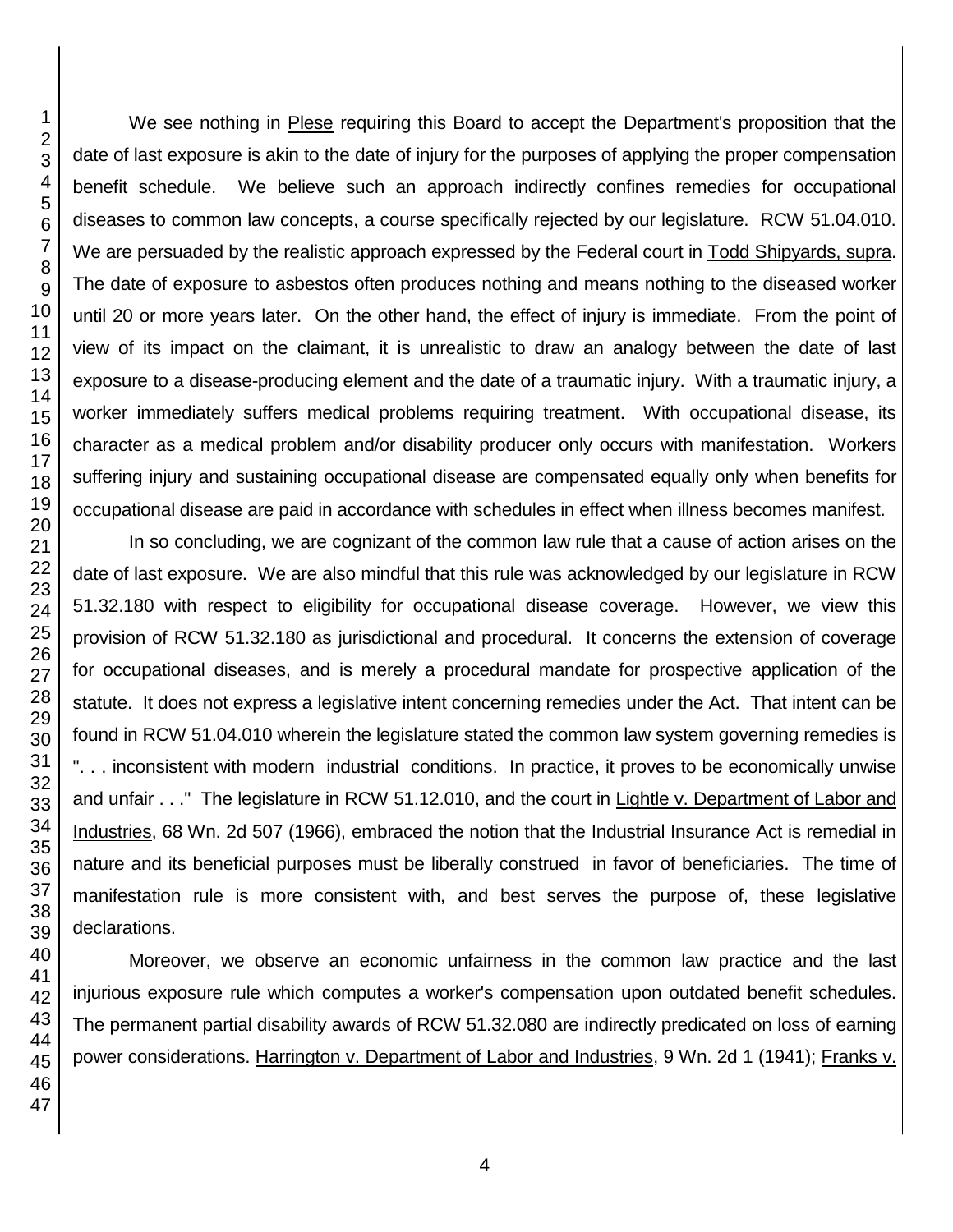Department of Labor and Industries, 35 Wn. 2d 426 (1947).<sup>1</sup> Admittedly, permanent partial disability awards are determined on loss of bodily function wherein workers receive the same amount of money for the same disabilities regardless of their respective wages. However, periodic legislative adjustments to permanent partial disability schedules have been based approximately on increases in the state's average wages. More importantly, it must be remembered that the rules we are discussing are used solely to determine the monetary level of benefits, not the extent of the medical disability. In this respect, our Act, is compatible with the Federal Longshoremen's and Harborworker's Compensation Act. In Todd Shipyards, supra, the court rejected the last injurious exposure rule as contrary to the criteria established to determine compensation. The court stated:

> The paramount goal of the LHWCA is to compensate workers for the loss of wage-earning capacity resulting from occupational injuries and diseases. (Citation omitted) Because a worker's "disability reaches into the future, not the past(,), his loss as a result of injury must be thought of in terms of its impact on probable future earnings." 2 A. Larson, Laws of Workmen's Compensation, sec. 60.11(d). Thus, the Act necessarily focuses on future earnings capacity rather than on some past period of employment.

> The BRB's use of the date of last exposure approach in occupational disease cases is completely contrary to the purposes of the Act. Rather than compensating the worker for loss of future earning capacity, the last exposure theory affords compensation on the basis of the wages received when exposure occurred. This is so even when the disease ultimately caused by the exposure approach would compensate Black based on his 1944 weekly wage of \$92.00 rather than on the earning capacity he was robbed of when the asbestosis struck in 1977. Such a result is incompatible with the goals of the LHWCA. The time of manifestation theory we now adopt is far more likely to insure that injured workers will be fairly compensated for their lost future earning capacities. (717 Fed 2d at 1289).

To apply the last exposure rule can result in inadequate permanent disability awards unrelated to current compensation standards and current economic reality. To pay an award today based upon what the economic picture was like some thirty years ago is essentially out of harmony with the remedial intent of the Workers' Compensation Act. We conclude Mr. Wilcox should receive benefits

l

 $\begin{array}{c|c}\n 44 & \end{array}$  1  $1$  In Franks the court wrote "As stated in the Harrington opinion, the theory upon which this system of compensation is based is that injured workmen sustain a loss of earning power, or capacity to earn money. In the case of permanent partial disability, the legislature has taken loss of earning power into consideration by prescribing, in dollars, the compensation to be paid for certain specified disabilities."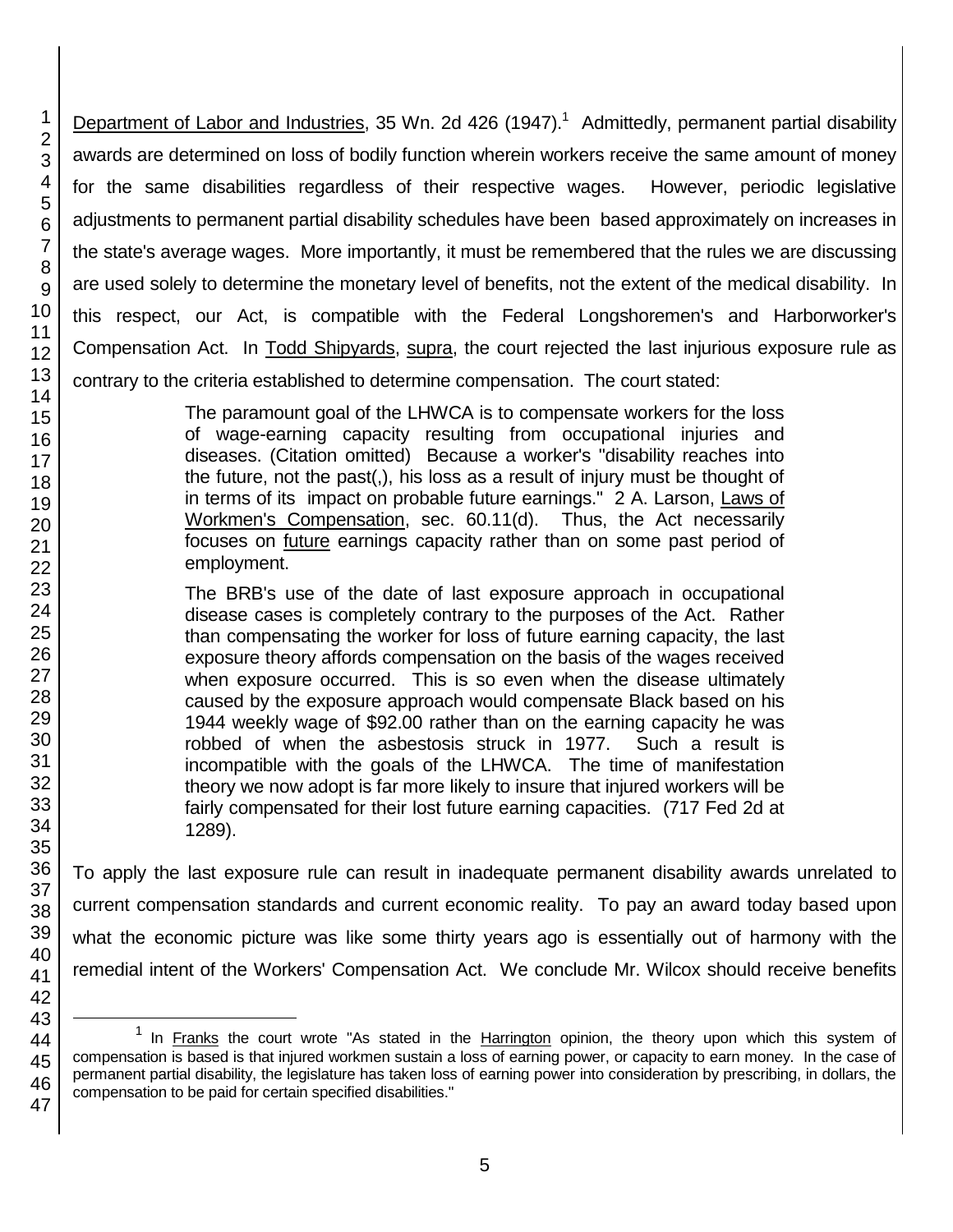based upon the compensation schedules in effect at the time the occupational disease became manifest, November 20, 1975, as determined in our Industrial Appeals Judge's Proposed Decision and Order.

### **FINDINGS OF FACT**

Proposed Findings of Fact Nos. 1, 2, 3 and 4 are incorporated herein as the Board's final Findings. In addition, the Board enters Finding No. 5 as follows:

5. As of January 3, 1985 Robert A. Wilcox suffered the surgical loss of his left lung due to pulmonary asbestosis and related squamous cell carcinoma in that lung. Said loss resulted in a permanent partial disability equal to 50% of the maximum allowed for unspecified disabilities.

## **CONCLUSIONS OF LAW**

We hereby incorporate proposed Conclusions of Law Nos. 1 and 2. The Board enters Conclusion No. 3 as follows:

3. The order of the Department of Labor and Industries dated January 3, 1985, computing claimant's compensation benefits in accordance with the schedule in effect on January 1, 1943, and providing additional time loss compensation at the rate of 15.4% for loss of earning power from July 1, 1984, through October 31, 1984, and closing the claim with no additional permanent partial disability other than previously provided equaling 30% of the maximum allowable for unspecified disabilities, is incorrect. The order should be reversed, and this claim should be remanded to the Department with direction to compute claimant's compensation in accordance with the schedule of benefits in effect on November 20, 1975, the date of manifestation of his occupational disease; to provide compensation in accordance with said schedule of benefits, including time loss compensation at the rate of 15.4% for loss of earning power from July 1, 1984 through October 31, 1984, and a permanent partial disability award equal to 50% of the maximum allowable for unspecified disabilities, less prior awards, and thereupon close the claim.

It is so ORDERED.

Dated this 30th day of May, 1986.

BOARD OF INDUSTRIAL INSURANCE APPEALS

| /S/                    |             |
|------------------------|-------------|
| <b>GARY B. WIGGS</b>   | Chairperson |
| /sı                    |             |
| FRANK E. FENNERTY, JR. | Member      |